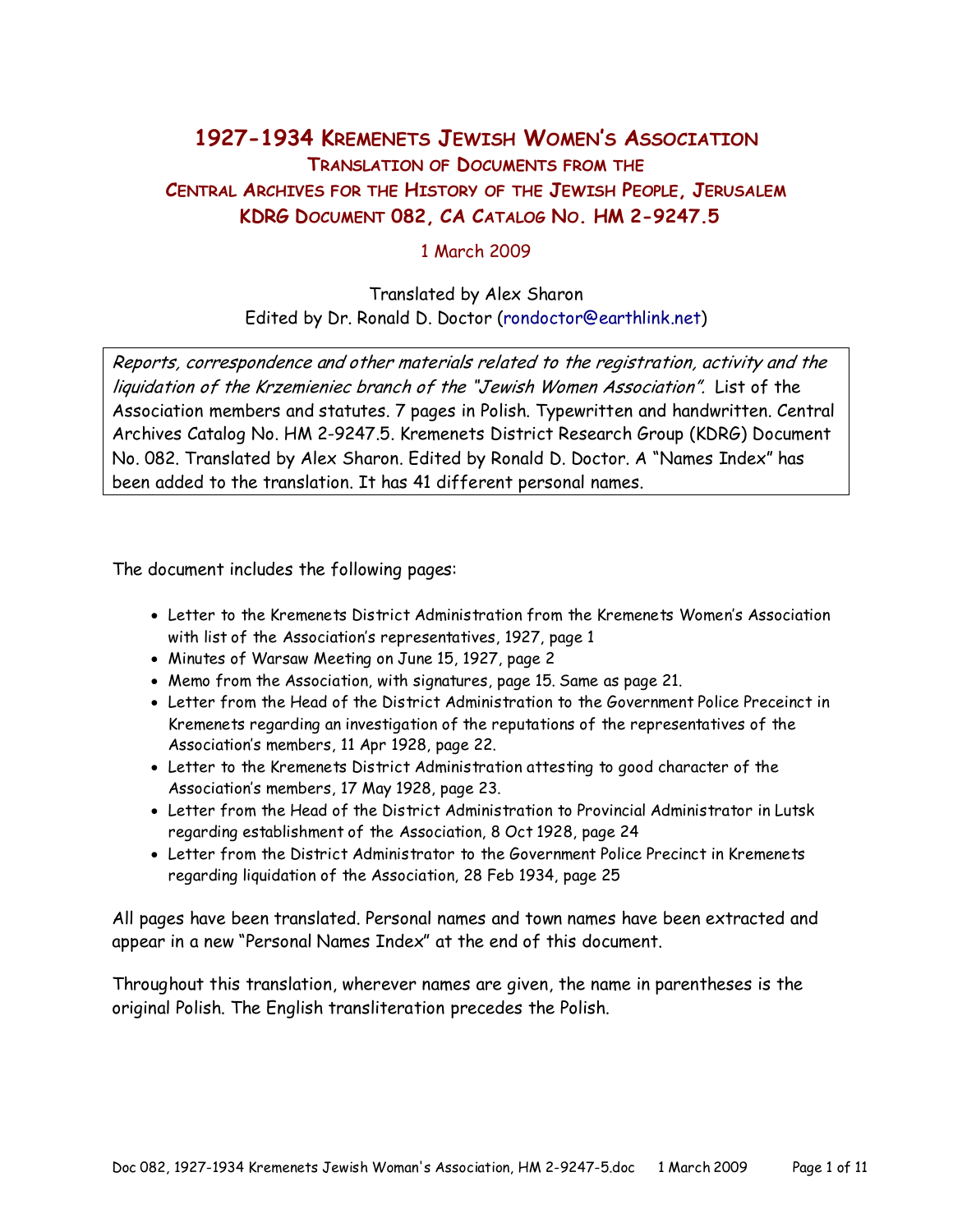| $[p_1]$                   |  |           |  |                  |
|---------------------------|--|-----------|--|------------------|
| Związek Kobiet Źydowskich |  |           |  | אידישער פרויש-פע |
| CENTRALA-WARSZAWA         |  |           |  | צענטראלע=ווארשע  |
| Franciszkańska 30.        |  | arouna, a |  | פראנצישקאנער 30  |
| telefon 184 63.           |  |           |  | שעלעפאן 184-63.  |
| 82333335                  |  |           |  | <b>BERESSES</b>  |

Jewish Women Association Warsaw, 10 October 1927 Head Office-Warsaw 30, Franciszkanska Street Phone No.184 36 \*\*\*\*\*\*\*\*

the contract of the To

 District Administration in Kremenets

Please register the Jewish Women's Association, Kremenets Branch. Please find attached to this letter:

- 1. 2 copies of Meeting Minutes dated June 15 of this year
- 2. 3 copies of Association's Rules and Regulations

On behalf of the Jewish Association Head Office, Warsaw, the following persons will represent the Jewish Women's Association in Kremenets.

| 1. Ida Rozenfeld (Ida Rozenfeld)                       | 64 Szeroka St.        |
|--------------------------------------------------------|-----------------------|
| 2. Gitil Bezdzherski (Gitla Bezdzierska)               | 76 Szeroka St.        |
| 3. Nadzheya Shumski (Nadzieja Szumska)                 | 23 Dyrendorska St.    |
| 4. Chaya Frishberg (Chaja Fryszberg)                   | 81 Szeroka St.        |
| 5. Zofia Kremenetski (Zofja Krzemienieska)             | 89 Szeroka St.        |
| 6. Dr. Leye Beugel-Polonski (Dr. Leja Beugel-Polonska) | 29 Szeroka Street     |
| 7. Anna Grinberg (Anna Grinberg)                       | 27 Gorna Street       |
| 8. Feyga Litvak (Fejga Litwak)                         | 17 Dyrendorska Street |
| 9. Ester Brotski (Estera Brocka)                       | 124 Szeroka Street    |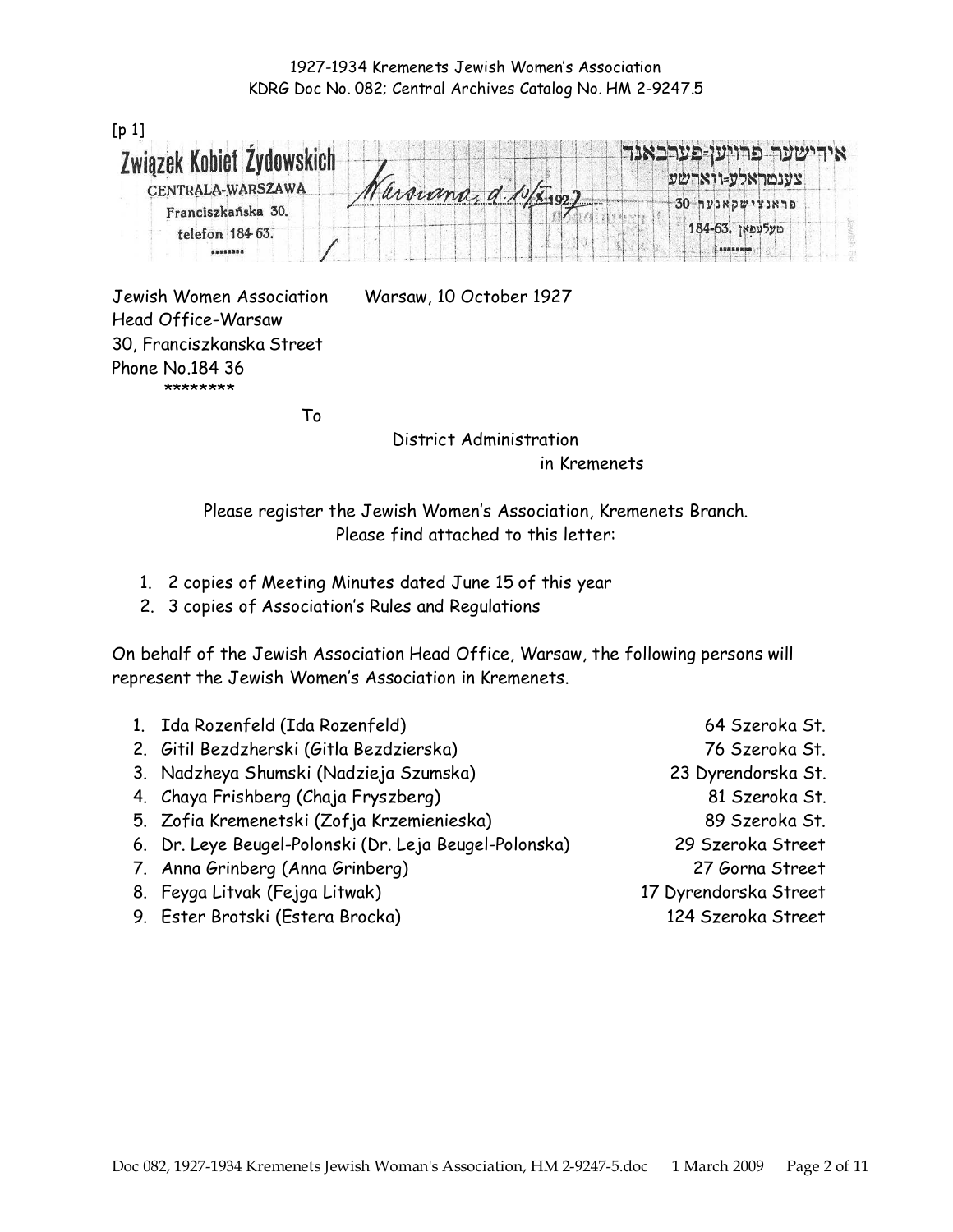Five attachments signed by R. [Rayzel] Shteyn (R. [Rajzel] Sztejnowa) Chairman of the Association Warsaw City Alderwoman

#### Translator's comments

Women's surnames in Polish sometimes are formed from the male family names by adding suffixes, such as "owa" or changing male surnames ending with suffixes "ski" and "cki" to "ska". In English this is equivalent to a married name title: Mrs. However, there is always a certain degree of confusion amongst researchers regarding this matter.

Thus, names of the Kremenets Jewish Women Association Committee also can be identified as follows:

Gitla Bezdzierska becomes Mrs. Gitil Bezdzherski Nadzieja Szumska becomes Mrs. Nadzheya Shumski Zofia Krzemieniecka becomes Mrs. Zofia Kremenetski Dr. Leja Beugel-Polonska becomes Dr. Leye Beugel-Polonski Estera Brocka becomes Mrs. Ester Brotski R. Sztejnowa (from Warsaw) – Mrs. R. Shteyn

Polish custom is not followed for the other four Committee members. The surnames of these women are:

Ida Rozenfeld becomes Ida Rozenfeld Chaja Fryszberg becomes Chaya Frishberg Anna Grinberg becomes Anna Grinberg Fejga Litwak becomes Feyga Litvak

Perhaps they were unmarried, or were married but prefered to spell their names in such manner.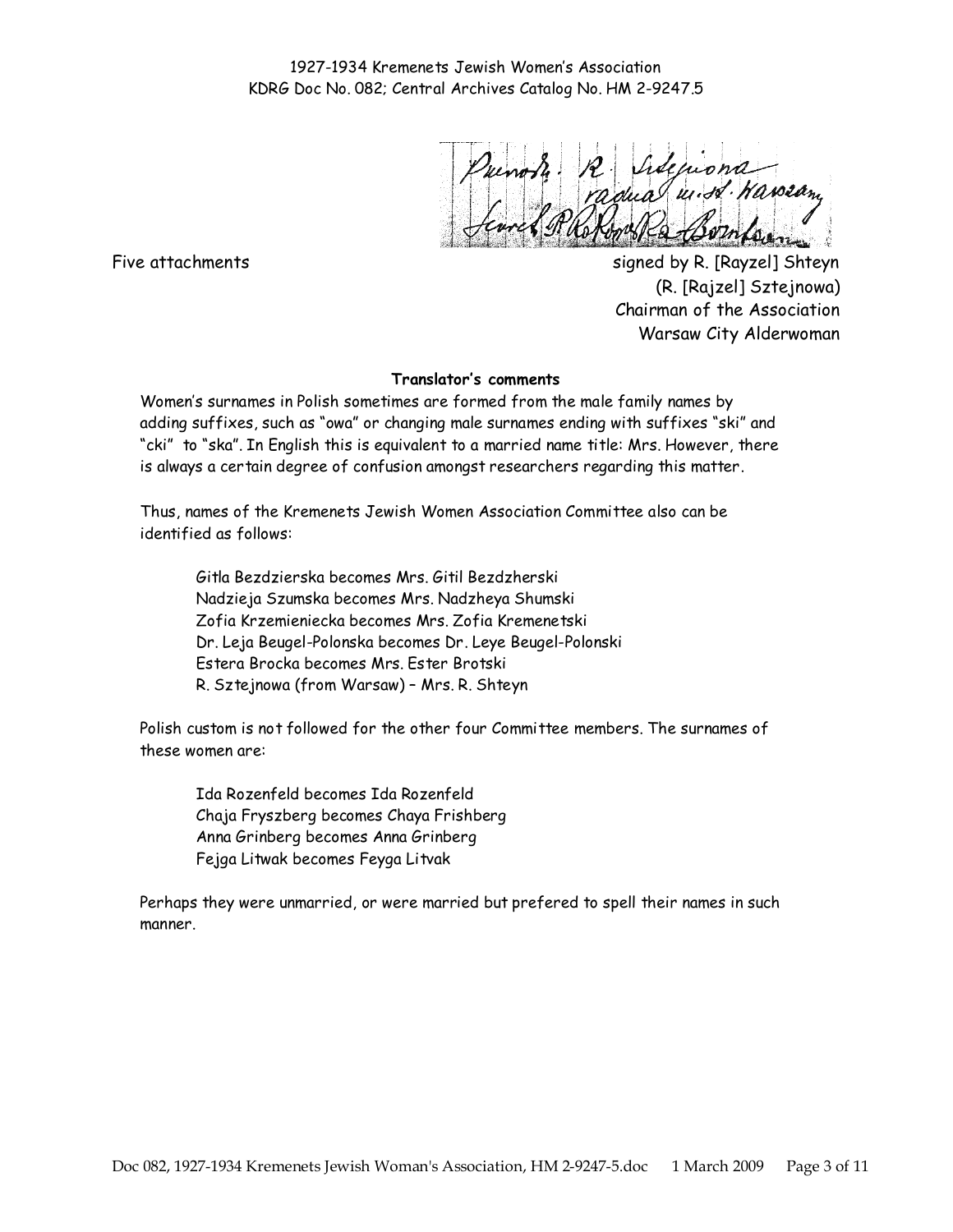[p 2]

#### Minutes of Warsaw Meeting on June 15, 1927

#### Translator's Note:

[It appears from the document text that the meeting took place in Warsaw's Head offices of the Jewish Women Association. Some of the surnames of the women from the Warsaw Head Office that appear in this handwritten document are difficult to decipher.]

Present:

Shteyn (Sztejnowa), Berlni (Berlni), Adni (Adni), Shek (Szek ?), Kaplan (Kaplan), Psheranski (Przeranska), Sirkis-Bikshtin (Syrkis-Biksztynowa), Borovski (Borowska)

Obseni: Sitejnowa, Burlini, Idni, Sier, Kagtan,

Subject: Establishment of Kremenets Branch of the Jewish Women's Association Speaker: Solinowa (?) Solinowa Muroven

The motion establishing the Jewish Women's Association was accepted and Mrs. Shteyn (Sztejnowa) will follow-up.

> Chair: Mrs. R. [Rayzel] Shteyn (R. [Rajzel] Sztejnowa) Secretary: P. [Paya] Ranovski-Birnbaum (P. [Paja] Ranowska-Birnbaum)

Citoriser Langon: So. Berlin D. Arri M. how in the R. coptan<br>Ch. Prosonska<br>Dr. Syris - Biortynous

Committee Members:

E. Berlni (E. Berlni) G. Adni (G. Adni) M. Shek (M. Szek) K. Kaplan (K. Kaplan) Ch. Psheranski (Ch. Przeranska) Dr. Z. Sirkis-Bikshtin (Dr. Z. Syrkis-Biksztynowa) N. Borovski (N. Borowska)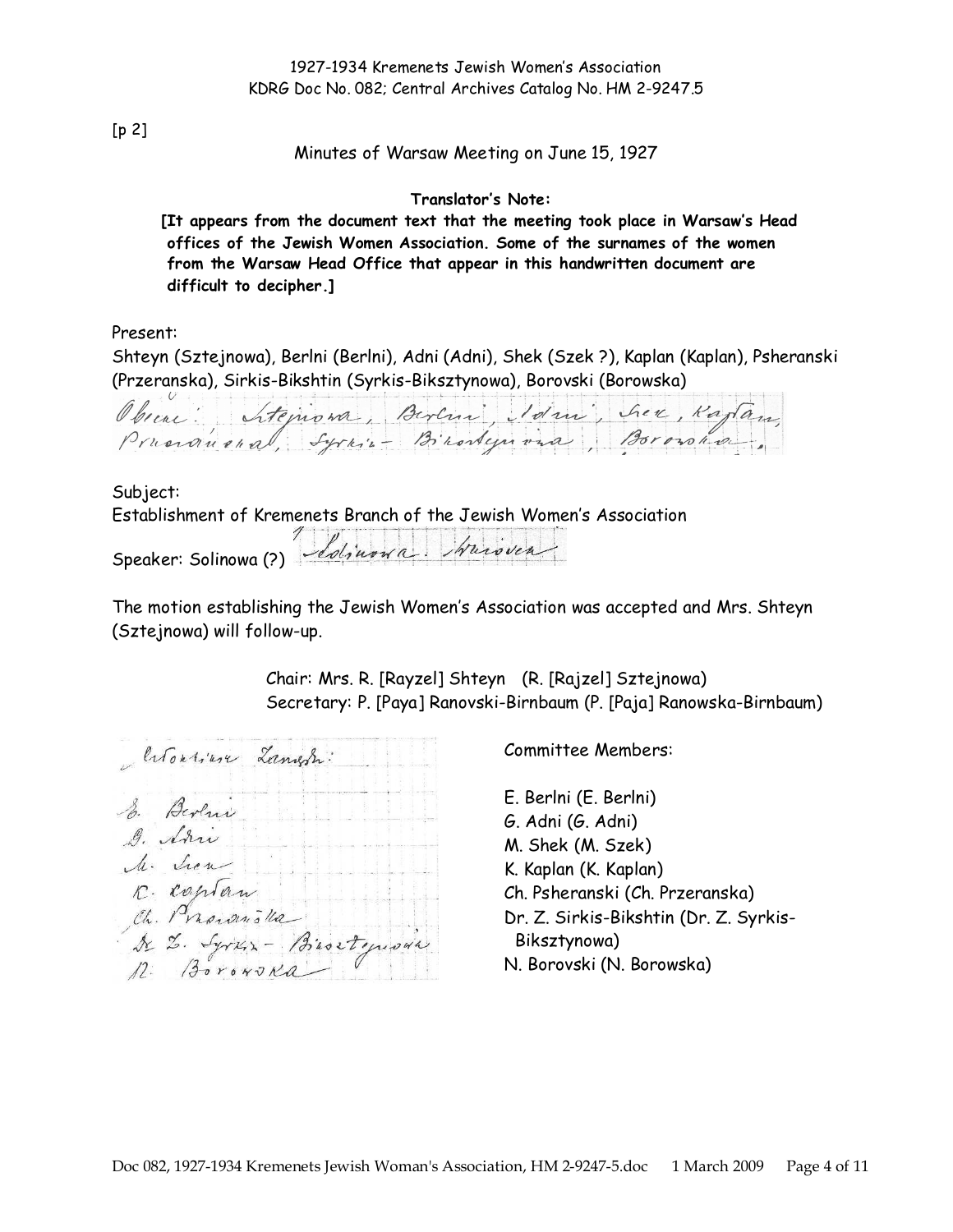#### [p 15 & 21]

#### Translator's Notes

- 1. Pages 15 and 21 are identical
- 2. Below the document a letter to the Warsaw Head Office, Jewish Women's Association appears to be appended to the Kremenets District Administrator, dated October 10, 1927. The translation is on page 23 of this document.

henronic zea rteguona<br>dua w.ol. Waraany

Round stamp of the Jewish Women's Association Head Office 30, Franciszkanaka Street, **Warsaw** 

Signatures of Mrs. R. Shteyn, Warsaw City Alderwoman and Jewish Women's Association Chairman and Mrs. P. Rakovski-Barenbaum, Association's Secretary

Below the women's signatures, appears the standard stamp of Stanislav V. Toporovski (Stanislaw W. Toporowski), Warsaw Public Notary at Miodowa Street, Warsaw, who verifies that on October 13, 1927 he witnessed signatures of the Chairman of the Association, Mrs. Rayzel Shteyn (Rajzle Sztejnowa), resident of 58 Nowolipki Street, Warsaw, and Chairman of Association, Paja Rakowska-Barenbaum, resident of 34 Nowolipki Street, Warsaw



Stamp and signature of Public Notary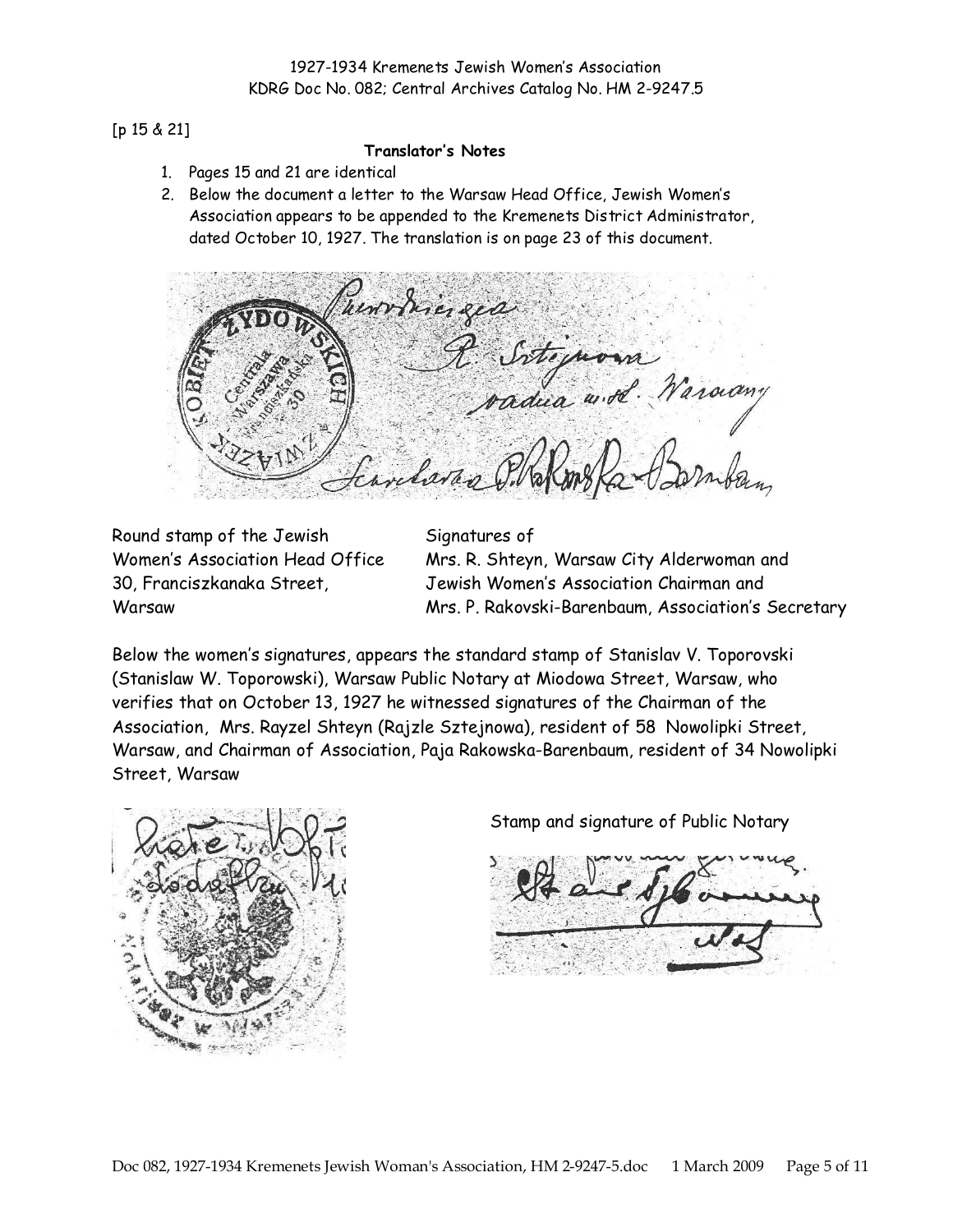[p 22]

## KREMENETS DISTRICT ADMINISTRATION April 11, 1928 L.38728 / 24

Confidential To

Government Police Precinct in Kremenets

Subject: Reputation investigation

I therefore instruct you to collect and forward to the Provincial Administration information regarding the moral background and political attitudes of the following persons, all residents of Kremenets:

Ida Rosenfeld Mrs. Gitil Bezdzherski Mrs. Nadzheya Shumski Chaya Frishberg Mrs. Zofia Kremenetski Leye Beugel-Polonski Anna Grinberg Feyga Litvak Mrs. Ester Brotski

The required information is very urgent and the assignment must be completed on May 10, 1928.

Received on April 14

square stamp. The signature in it is not decipherable.

Doc 082, 1927-1934 Kremenets Jewish Woman's Association, HM 2-9247-5.doc 1 March 2009 Page 6 of 11

iraktować jako pilną  $\frac{4}{3}$  $\overline{n}$ 1928

**Translator's Note** for the form of the form of the form of the form of the form of the form of the form of the form The document ends with a Police Precinct Head of The District Administration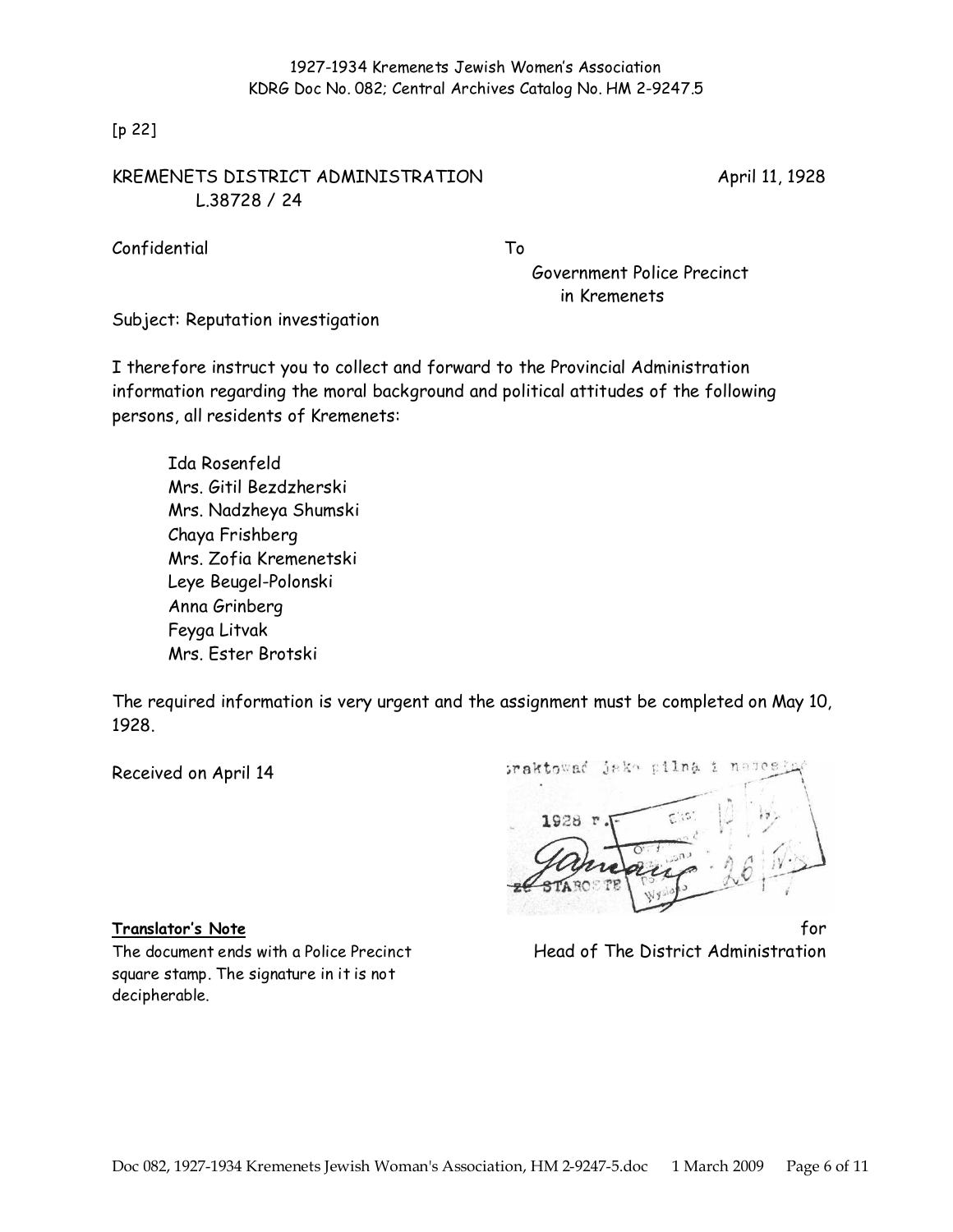[p 23]

Województwo Wolyńskie-Komisariat Policii Paústwowei W KRZEMIENCU  $-m\alpha/9$  $192.$ **Dnia** W odpowiedziach powołać się na powyższy a La Robiet Lyd , Hacercan

Wolyn Province To Government Police Precinct in Kremenets the District Administration Date: May 17, 1928 in Kremenets Reference: 2602/28

Subject: Jewish Women Association in Kremenets

Subject to your instruction dated 11 April 1928 and the follow up investigation, I would like to report that:

- 1. Ida Rosenfeld, daughter of Pinchas and Chana, born in 1869
- 2. Mrs. Gitil Bezdzherski, daughter of Azriel and Chana, born in 1877
- 3. Mrs. Nadzheya Shumski, daughter of Avraham and Clara, born in 1863
- 4. Chaya Frishberg, daughter of Chuna and Freyla, born in 1879
- 5. Mrs. Sonya Kremenetski, daughter of Ayzik and Peril, born in 1882
- 6. Leye Beugel-Polonski, daughter of Zisl and Zev, born 1890
- 7. Anna Grinberg, daughter of Ramiel and Ema, born in 1894
- 8. Feyga Litvak, daughter of Shlome and ?, born in 1871
- 9. Mrs. Ester Brotski, daughter of Hinaly and Rachel (Ruchla), born in 1882

All the above mentioned women are Kremenets full time residents and the local Jewish population recognizes their social and humanitarian activities. Their moral standing is impeccable and they are not known as political activists. They are all Polish nationals, loyal to Poland and have positive attitude toward the Polish Government. They are not members of any political parties but are sympathizing with the Zionist organizations. Their main goal is to provide assistance to the poor Jewish population.

> Head of the Government Police Precinct Signature and stamp of Konrad Savitski (Konrad Sawicki) Candidate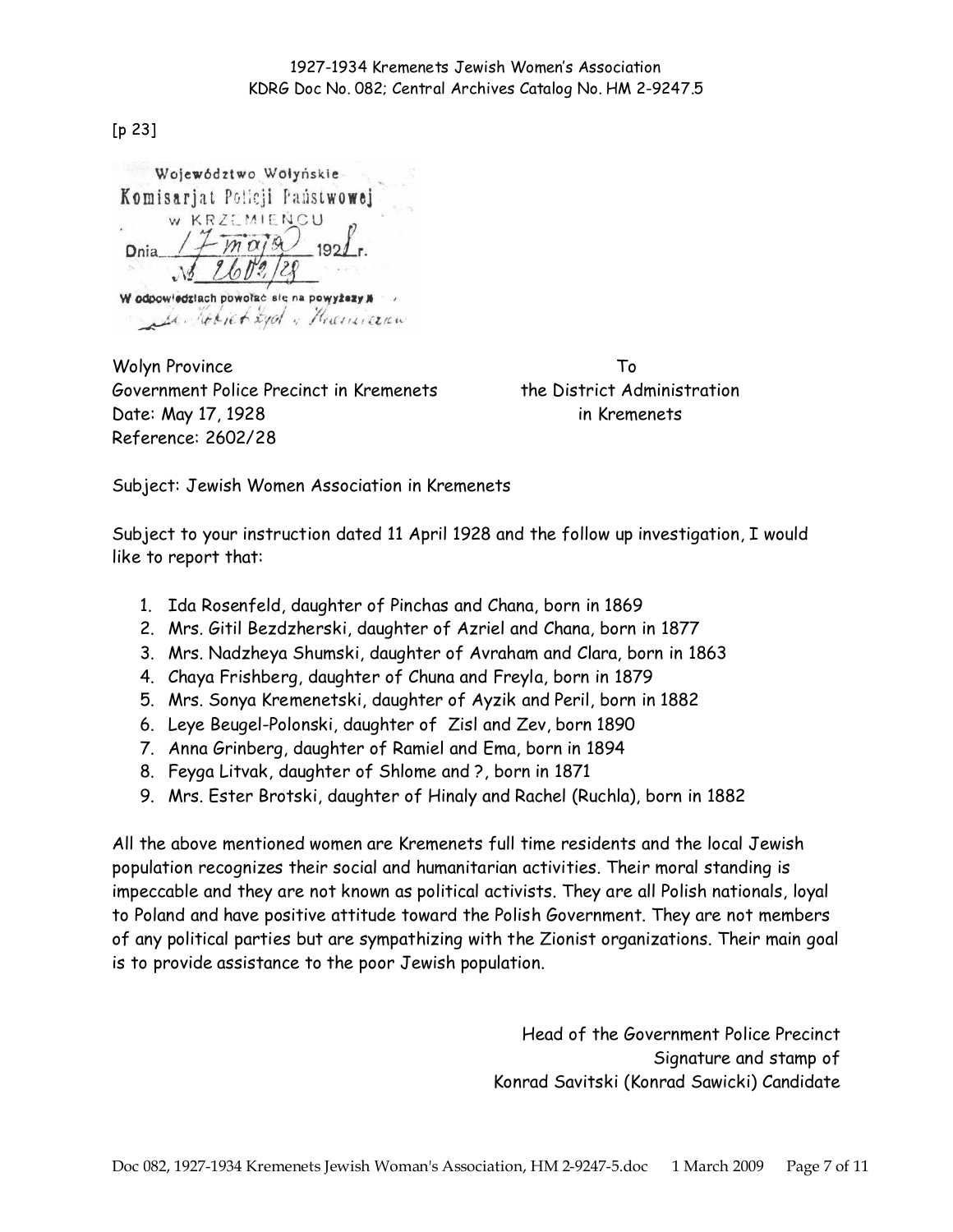[p 24]

### Translator's note: Pages 24a and 24b consist of two short documents and one unfilled form

### Doc. I

DISTRICT ADMINISTRATION Kremenets, October 8, 1928 Ref. 8645/28 Subject: Registration in Kremenets

> To Jewish Women Association Head Office Warsaw 30 Franciszkanska Street

This to inform you that the Provincial Administration is aware of the establishment of Jewish Women Association in Kremenets and listed it in the Organizations Registry under No. G5.

Any changes in the Organization's management or its liquidation must be reported to the District Administration.

District Administrator

Doc. II

To Wolyn Provincial Administrator in Luck

This is to inform you that the Management of Jewish Women Association in Warsaw has opened its branch in Kremenets.

The Organization's Rules and Regulations were approved by the Government Commissioner in Warsaw and are listed in Organization Registry under No. 189.

Temporary management of the Jewish Women Organization in Kremenets: Ida Rozenfeld, Mrs. Gitil Bezdzherski (Gitla Bezdzierska), Mrs. Nadzheya Shumski (Nadzieja Szumska), Chaya Frishberg (Chaja Fryszberg), Zofia Kremenetski (Zofia Krzemieniecka), Dr. Leye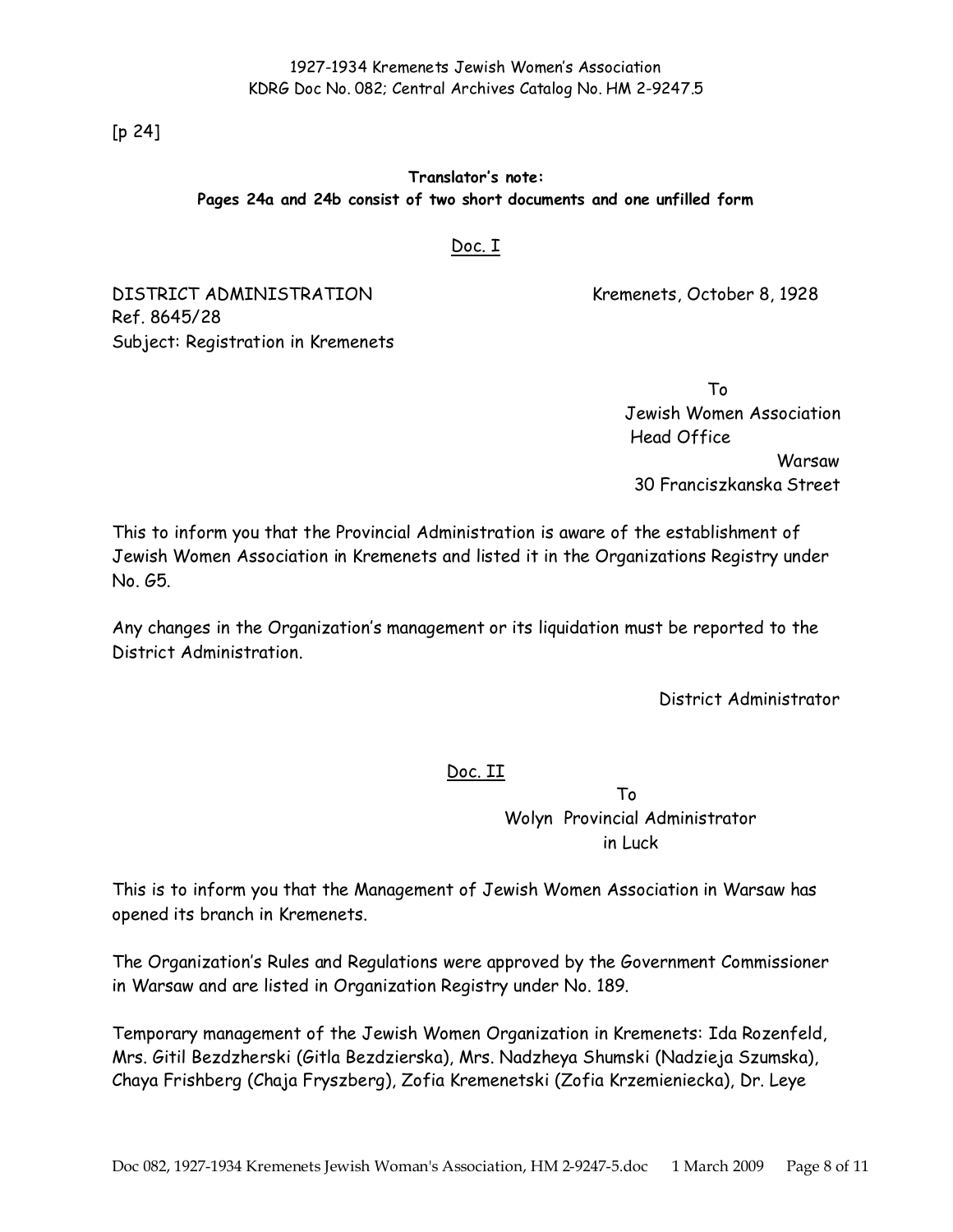Beugel-Polonski (Dr. Leja Beugel-Polonska), Anna Grinberg, Feyga Litvak (Fejga Litwak) and Mrs. Ester Brotski (Estera Brocka)

All the abovementioned women are Kremenets full time residents and their moral and political standings are impeccable.

STAROSTA 20 ILTO Y Eksped: Otrzymano dn Przepisano **P3:3W/MARD** Viraleans

Head of the District Administration Signed on October 8, 1928

## Doc. III

### Translator's Note

This is actually a general standard blank form of a District Administration office related to the investigation [by police] of people's moral behavior [criminal records] and their political association.

The person who prepared this form, by name Gałka (broken Polish letter "l"), requested that the gathered information should be sent to him by using the attached format. [The format is not attached.]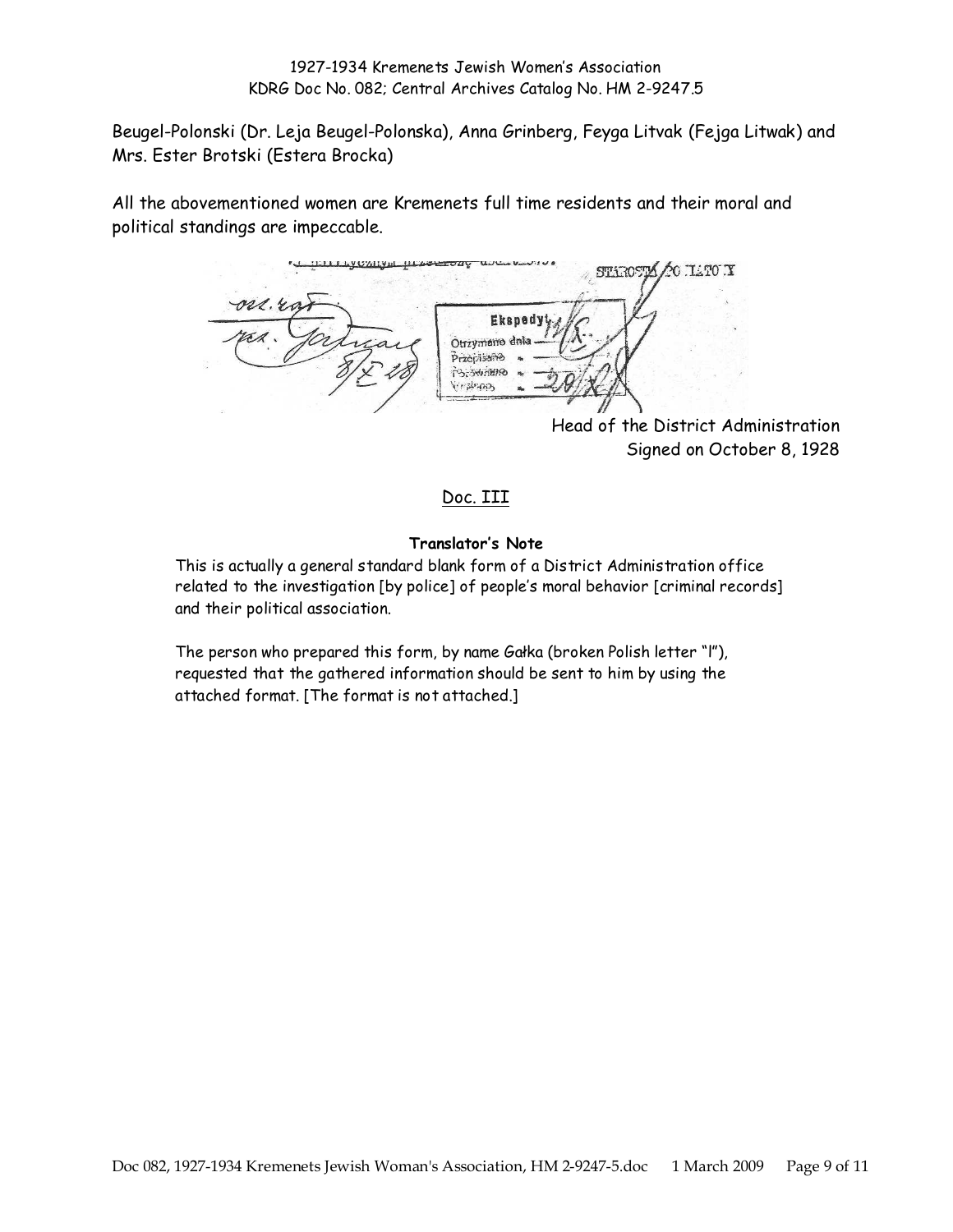[p 25]

| DISTRICT ADMINISTRATOR | Kremenets, 28 February 1934   |
|------------------------|-------------------------------|
| of Kremenets           | URGENT                        |
| Ref N-B-8              | To Government Police Precinct |
|                        | in Kremenets                  |

Subject: Jewish Women Association, Kremenets Branch

Due to the self-liquidation of the above Association, written testimony is required from the last management as to the reason why the Association was liquidated and when. In case final Minutes of the Meeting were issued, a Minutes copy also is required. For orientation, the latest list of management members is:

Ida Rozenfeld, Mrs. Gitil Bezdzherski (Gitla Bezdzierska), Mrs. Nadzheya Shumski (Nadzieja Szumska), Chaya Frishberg (Chaja Fryszberg), Zofia Kremenetski (Zofia Krzemieniecka), Dr. Leye Beugel-Polonski (Dr. Leja Beugel-Polonska), Anna Grinberg, Feyga Litvak (Fejga Litwak) and Mrs. Ester Brotski (Estera Brocka)

The Report must be completed prior to 10 March 1934.

District Administrator TAROST  $wk$